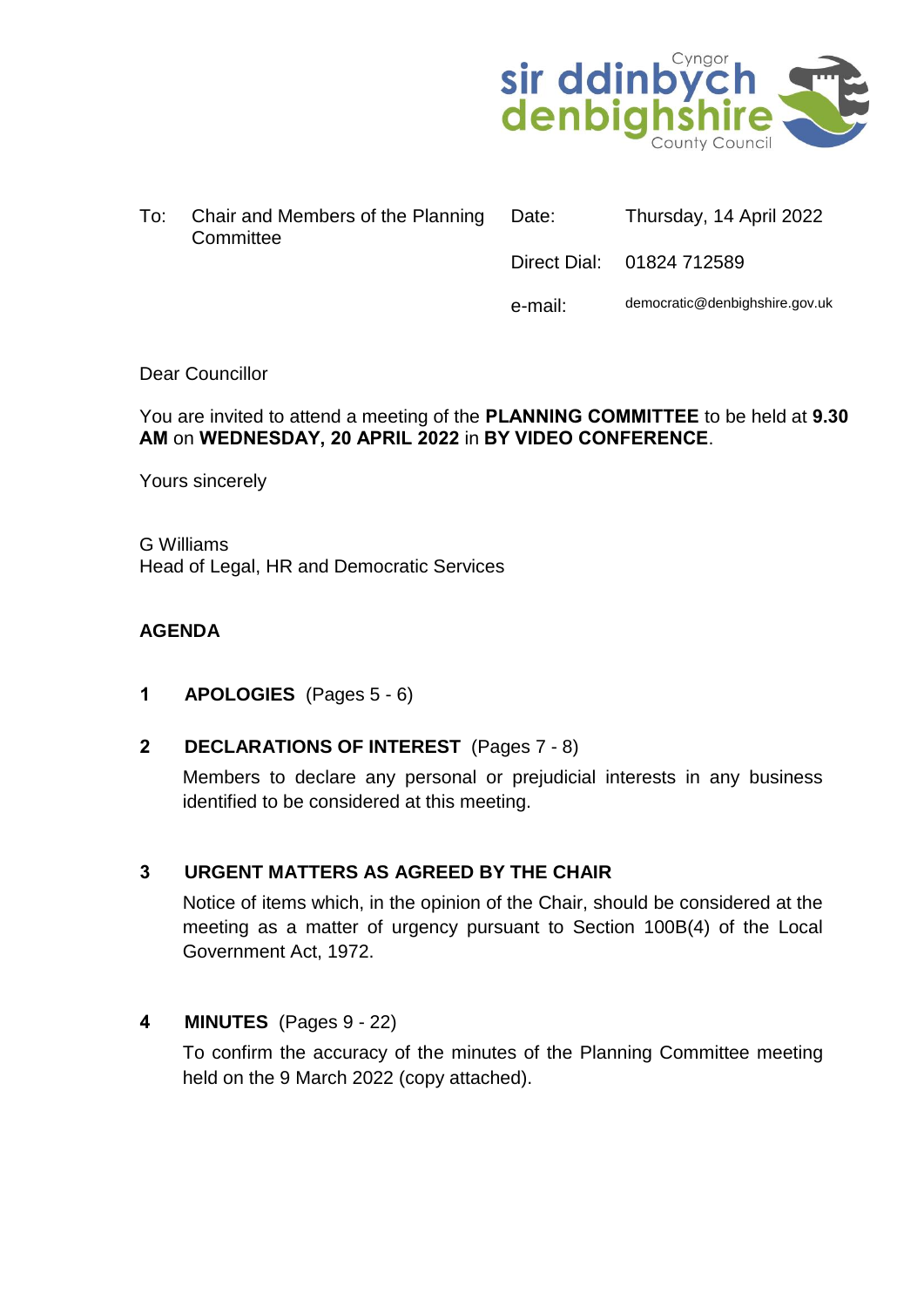## **APPLICATIONS FOR PERMISSION FOR DEVELOPMENT (ITEMS 5 - 10) -**

# **5 APPLICATION NO. 07/2021/0684/ PF - LAND AT MYNYDD MYNYLLOD, LLANDRILLO, CORWEN** (Pages 23 - 62)

To consider an application for the erection of a 90m meteorological mast for a temporary period of three years at Land at Mynydd Mynyllod, Llandrillo, Corwen (copy attached).

# **6 APPLICATION NO. 15/2020/0988/ PF - FFYNNON Y BERTH, LLANARMON ROAD, LLANFERRES, MOLD** (Pages 63 - 92)

To consider an application for the siting of a replacement static caravan for holiday accommodation use, formation of access track and associated works at Ffynnon y Berth, Llanarmon Road, Llanferres, Mold (copy attached).

# **7 APPLICATION NO. 45/2021/0738/ PC - 7 LLYS WALSH, RHYL, LL18 4FR** (Pages 93 - 108)

To consider a retrospective application for the change of use of dwelling (Use Class C3) to form a house of multiple occpancy (Use Class C4) for 4 people at 7 Llys Walsh, Rhyl LL18 4FR (copy attached).

# **8 APPLICATION NO. 45/2021/0739/ PC - 1 LON TAYLOR, RHYL, LL18 4FT** (Pages 109 - 124)

To consider a retrospective application for the change of use of dwelling (Use Class C3) to form a house of multiple occpancy (Use Class C4) for 4 people at 1 Lon Taylor, Rhyl, LL18 4FT (copy attached).

# **9 APPLICATION NO. 45/2021/0740/ PC - 3 LON TAYLOR, RHYL, LL18 4FT** (Pages 125 - 140)

To consider a retrospective application for the change of use of dwelling (Use Class C3) to form a house of multiple occpancy (Use Class C4) for 4 people at 3 Lon Taylor, Rhyl, LL18 4FT (copy attached).

# **10 APPLICATION NO. 47/2021/0432/ PC - TRAVELLERS INN, CAERWYS, MOLD, CH7 5BL** (Pages 141 - 180)

To consider a retrospective application for the change of use of ground floor from a public house (Use Class A3) to offices (Use Class B1) at Travellers Inn, Caerwys, Mold, CH7 5BL (copy attached).

#### **ADDITIONAL ITEMS**